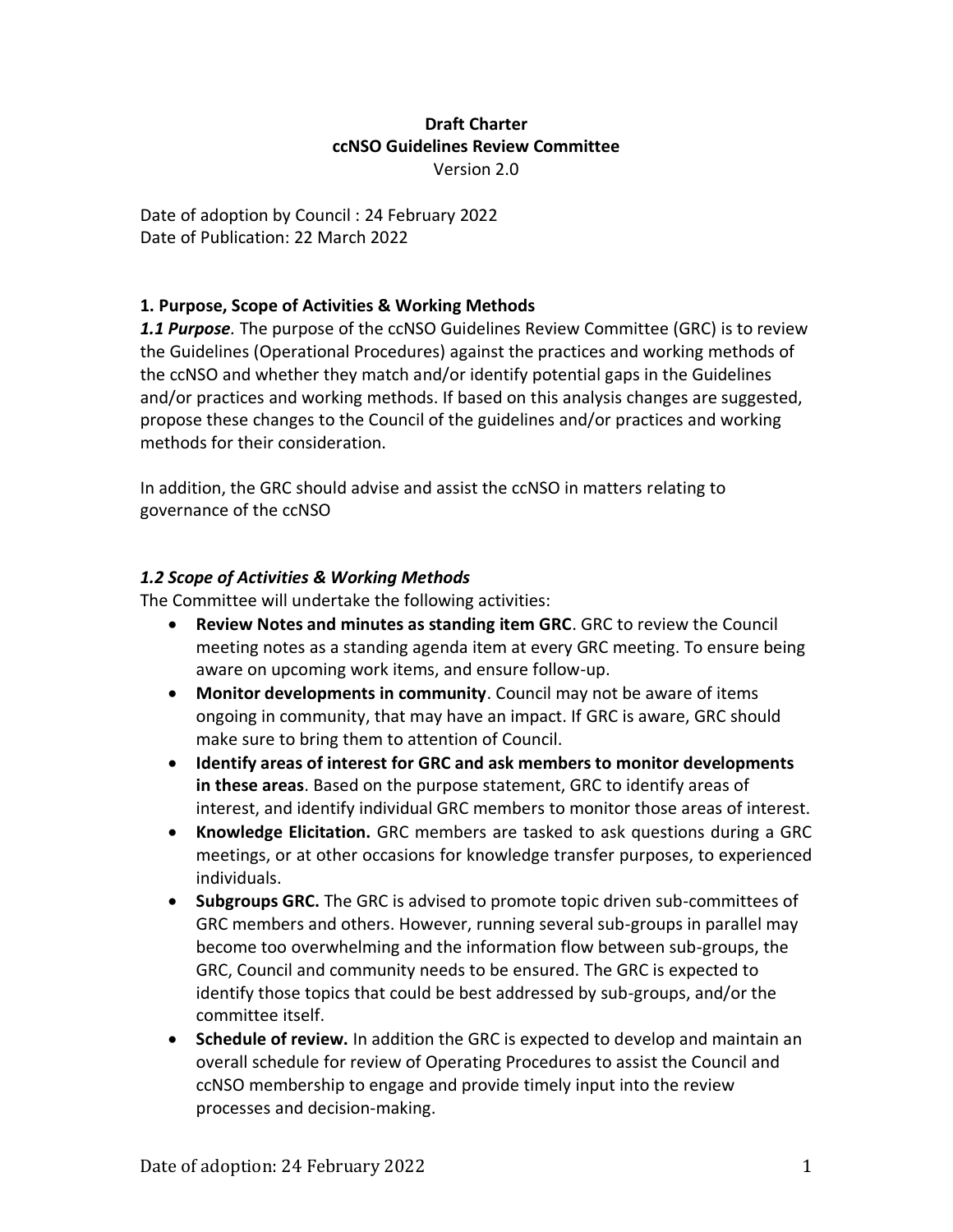*1.3 Out of Scope.* The review and analysis of the following guidelines are excluded for the work of the GRC:

- ccNSO Guideline on voluntary Financial contribution to ICANN [\(http://ccnso.icann.org/workinggroups/council-decision-cctld-contributions-](http://ccnso.icann.org/workinggroups/council-decision-cctld-contributions-20nov13-en.pdf)[20nov13-en.pdf\)](http://ccnso.icann.org/workinggroups/council-decision-cctld-contributions-20nov13-en.pdf)
- cNSO Accountability Framework Guideline [\(http://ccnso.icann.org/announcements/announcement-06jan06.htm\)](http://ccnso.icann.org/announcements/announcement-06jan06.htm)

For avoidance of doubt: changes, if any, proposed by the GRC to the Rules or to an Operating Procedure will only become effective, after the proposed changes have been adopted in accordance with the applicable method to change the Rules or Operating Procedure.

*1.4 Decision-making.* In developing its output – guideline for operations, working method, work plan and any reports or papers - the WG shall seek to act by consensus. The Chair of the WG may make a call for consensus. In making such a call, the Chair should always make reasonable efforts to involve at a minimum all members of the WG. The Chair shall be responsible for designating each position as having one of the following designations:

- Full Consensus a position where no minority disagrees; identified by an absence of objection
- Consensus a position where a small minority disagrees, but most agree
- No Consensus

Full Consensus is not required.

The Chair may decide to use of a poll to assess the level of support. However, care should be taken in using polls: they should not become votes, as there is often disagreement about the meaning of the poll questions or of the poll results. A poll shall be open for the full Committee membership, however the Chair may limit the poll to members only.

In rare cases, for example on the decision to submit a document or recommendation to the ccNSO Council for their consideration, the Chair may decide to ask for a vote by the Members.

# **2. Reporting**

**Reporting on Activities.** The GRC is expected to provide regular updates to Council and community on progress made and anticipated developments, by means of written updates, organizing designated sessions at ccNSO meetings and other means, such as but not limited to –webinars. Specifically:

• The Chair of the GRC or person(s) designated by the GRC or Council will regularly report on the activities undertaken to the ccNSO Council at Council meetings.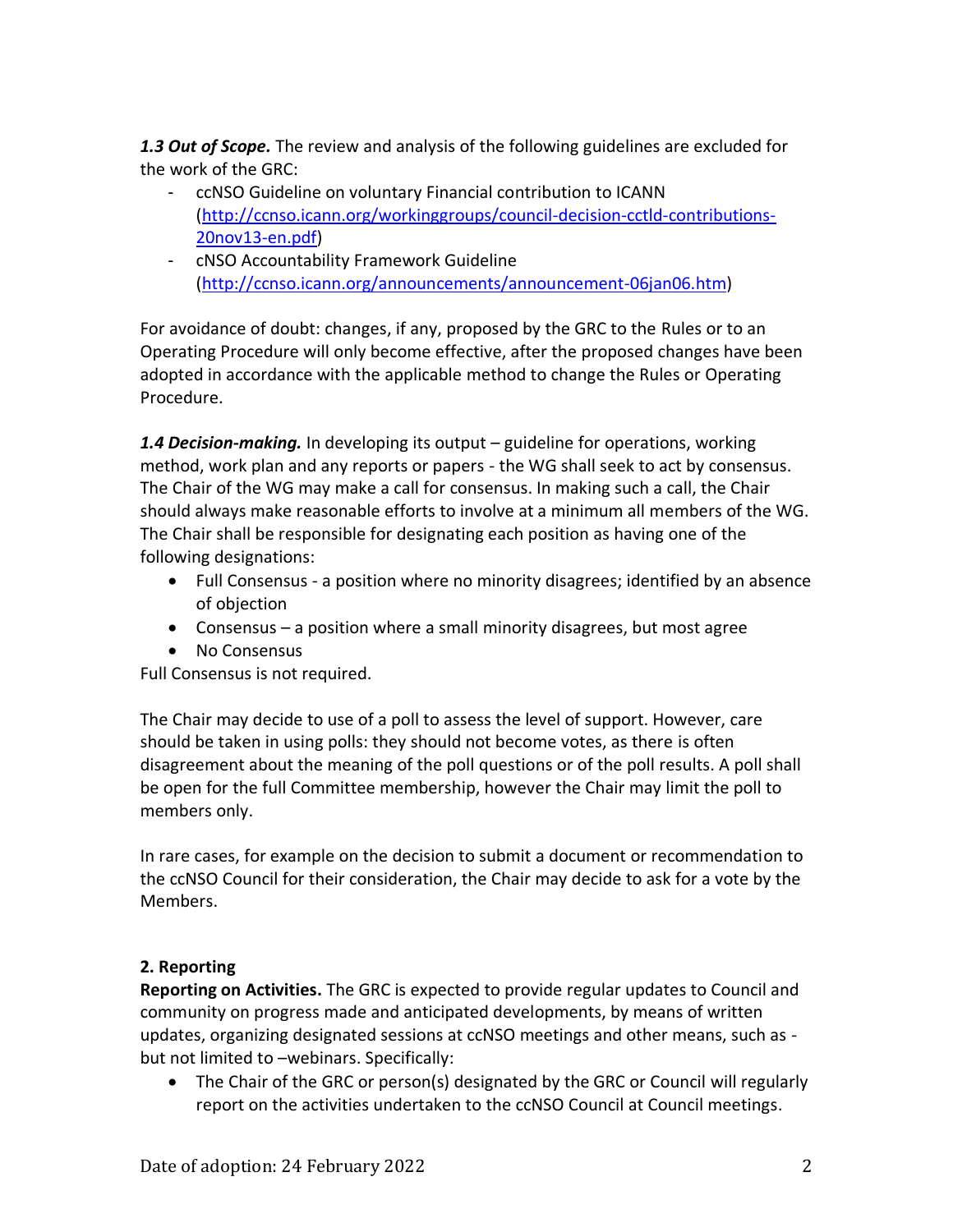• The chair of the Committee, or person(s) designated by the Chair of the GRC, will inform the ccNSO membership on activities undertaken and progress made by the GRC.

At the conclusion of its activities the GRC will submit to the ccNSO Council its Final Report and make it public.

# **3 Membership of the GRC and Support**

**3.1 Membership of the GRC**. Members of the Committee are representatives from ccTLD Managers. All members of the GRC will be appointed by the ccNSO Council. If it ever comes to a vote within the GRC, only the members of the GRC may participate in the vote.

*Chair and Vice-Chair of the GRC.* The Committee will chaired by a person who is member of the GRC and nominated by the other members of the GRC and appointed by the ccNSO Council. The GRC is also strongly advised to nominate a Vice-Chair, who is also a member of the GRC and shall be appointed by the ccNSO Council.

*Council Liaison.* If neither the Chair nor a Vice-chair is ccNSO Councillor, the ccNSO Council is expected to appoint a ccNSO Councillor as liaison to the GRC. The liaison will be ex-officio member of the GRC.

*3.2 Participants, experts and observers.* In addition to members, the Committee is open to participants, experts and observers. They shall not be considered members of the WG. Participants, Experts or Observers may apply to become participant, expert or observer or they may be invited by the Chair of the Committee or a Subgroup to become participant, expert or observer.

Participants and experts are entitled to participate on equal footing with members, unless the charter states otherwise. Observers, are expected not to participate actively to the deliberations of the group, but will to be subscribed to the email list(s) and informed otherwise.

*3.3 Subgroup membership.* Members, participants, experts and observers of the GRC may - in addition to participating in the committee itself – participate in subgroups. In addition, the Chair of the GRC or a person designated by the chair may launch a call for volunteers to the community. Members, participants and experts of a GRC. Subgroup are appointed by the Chair of the GRC. The support staff will maintain the roster of the subgroup.

Chair, Vice-Chair of Subgroups. The members on a subgroup will nominate the chair and vice-chair of the subgroup, who will then be appointed by the Chair of the GRC.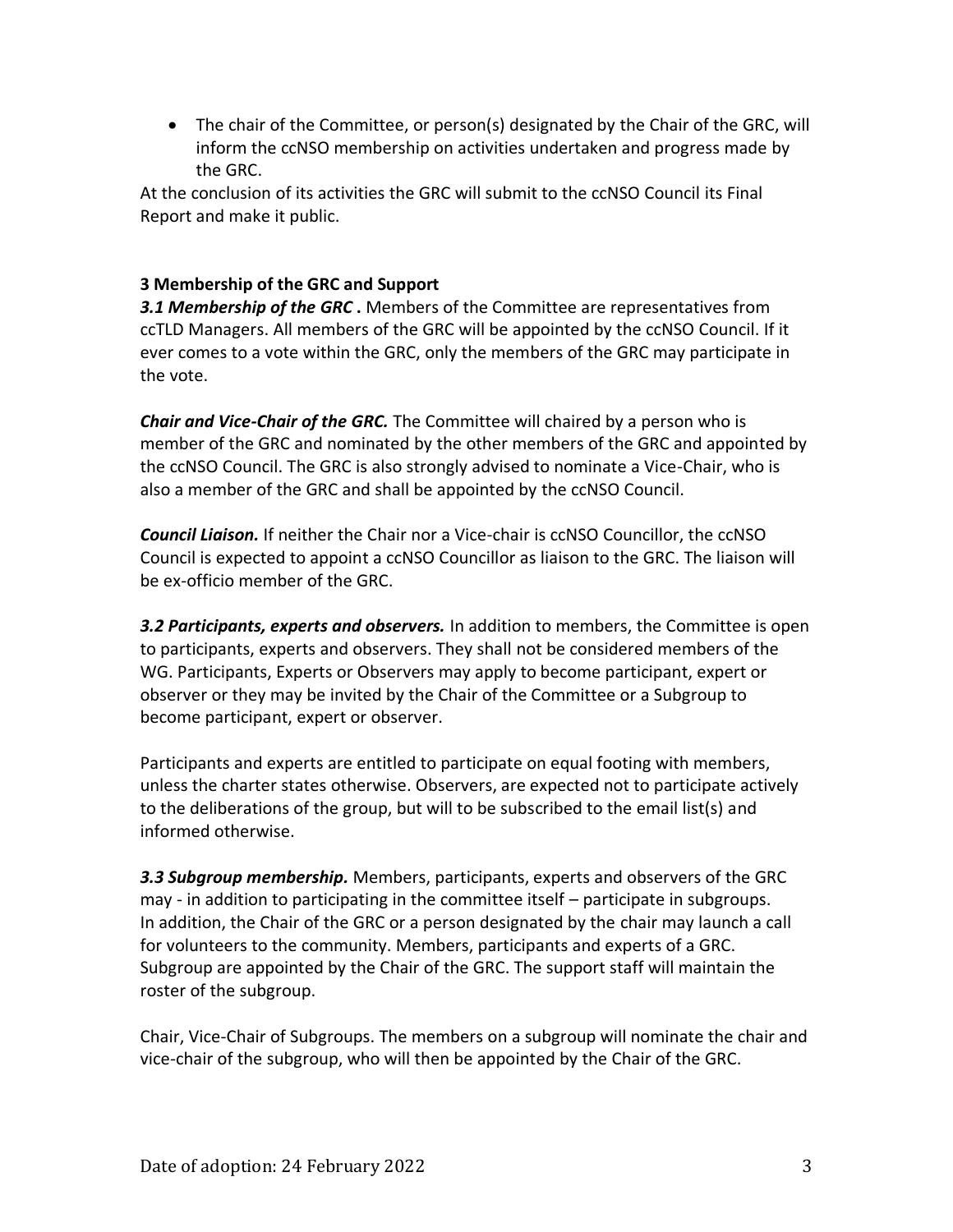*3.4 Expected attendance.* Members, Participants and experts are expected to attend committee and/or subgroup meetings regularly (every 3 out of 4 meetings) to ensure continuity of the activities. If a member, participant or expert is not attending regularly , the Chair of a person designated by the Chair is strongly advised to contact that person, to understand if there are any issues. If the Chair of the Committee or a subgroup is of the view that the lack of attendance may become a risk to continuity, the member, participant or expert may be designated as a observer.

*Support*: ICANN will provide adequate staff support to the Committee.

The names and affiliation of the members, participants, experts and observers will be listed on the webpage of the Committee and /or Subgroup.

*3.5 Term limits.* Neither members, nor participants, experts nor observers to the GRC have a term-end. If considered necessary for the continuity of the work of the Committee, the Chair of the Committee may request that the ccNSO Secretariat publish a call for volunteers.

*3.6 Staff Support.* The ccNSO Secretariat will provide adequate staff support to the WG.

# **4. Standards of behaviour**

All Committee participants (members, participants, experts and observers, and support staff) are expected to behave maturely and professionally when they participate in the GRC. This includes communicating with others on the Committee or in a Subgroup professionally and ensuring that the GRC and its subgroups remain inclusive and productive.

The following steps are proposed to resolve incidents of unprofessional behaviour and communication:

- Any concern regarding the conduct of a participant should be raised with the participant first
- If the issue is not satisfactorily resolved, a formal complaint should be raised with the GRC Chair, who will attempt to mediate a resolution
- If that is not possible, or if the complaint is deemed sufficiently serious in nature, the Chair is empowered to restrict the participation of the participant if their continued participation would not be appropriate and/or would significantly disrupt the GRC in the conducting of its business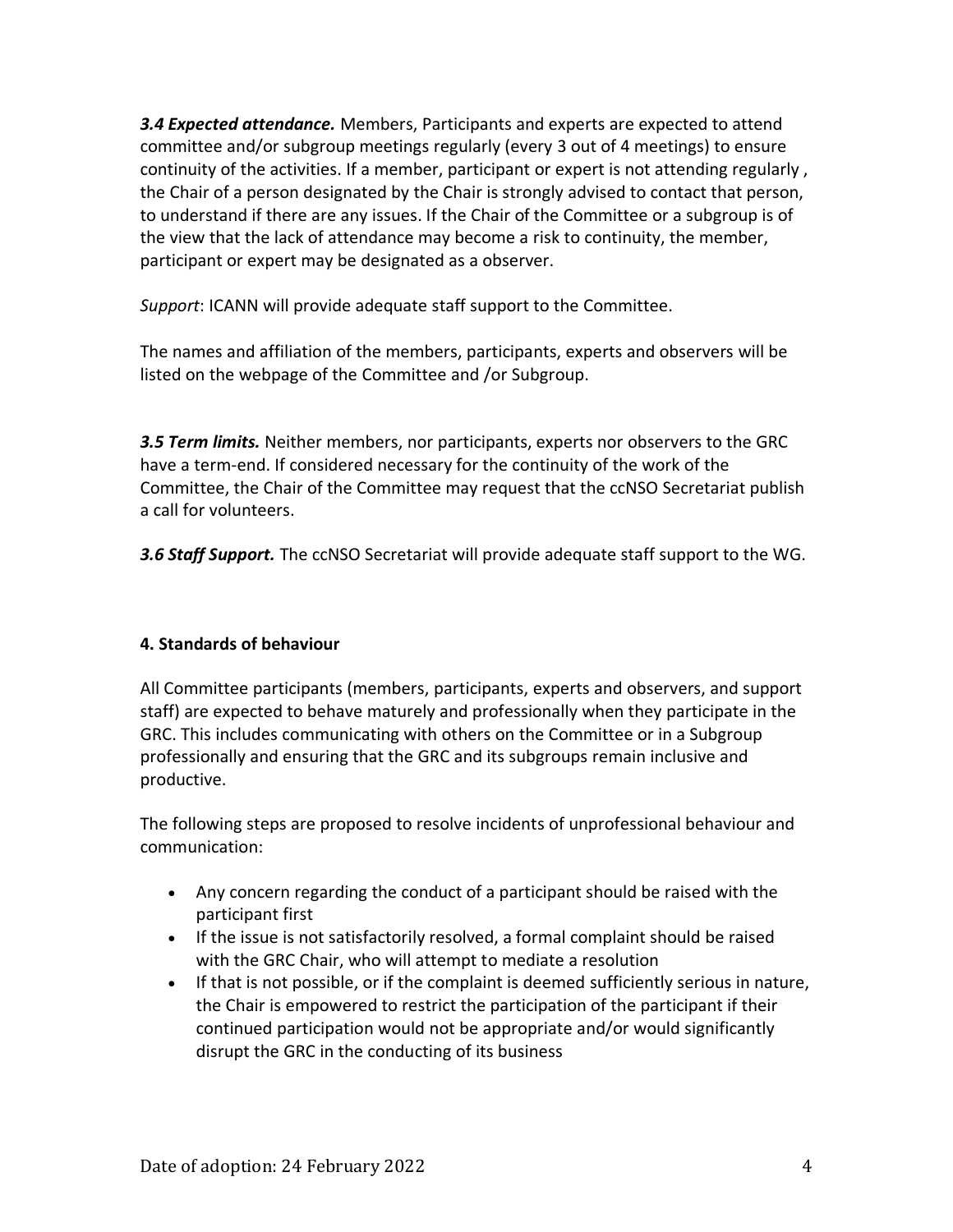• Generally, a participant should first be warned privately, and then warned publicly before such restriction is put into effect. In extreme circumstances, this restriction may be put into effect immediately

Should a sanctioned individual disagree with an imposed restriction, the complainant disagrees with a restriction (or lack of one), or should there be other matters regarding the complaint that cannot be resolved satisfactorily, any involved party including the Chair of the GRC can raise the issue with the Chair and Vice Chairs of the ccNSO Council or their designate(s). They will review the matter and then decide the case at hand. The ccNSO Council, Chair of the GRC, the sanctioned party, and the complainant shall be informed accordingly.

All Meeting Platform chat sessions are being archived and follow the ICANN Expected Standards of Behavior: http://www.icann.org/en/news/infocus/accountability/expected-standards

## **5. Conflict of Interest**

Members and others should declare a conflict of interest at any stage. After such a declaration, the Committee member ceases to be involved. The ccNSO Council Chair and Vice Chairs will make the final decision in this case.

## **6. Miscellaneous**

**6.1 Omission in or Unreasonable Impact of Charter.** In the event this charter does not provide guidance and/or the impact of the charter is unreasonable for conducting the business of the group, the Chair of the Working Group, after consulting the members of the WG, may ask the ccNSO Council for a review of the Working Group Charter, or an alternative course of action.

**6.2 Review of the Charter and activities of the Committee**. A review of this Charter and the activities of the Committee will take place every two years, or earlier when considered necessary. An update of the Charter will only become effective after it has been adopted by the Committee and the ccNSO Council and has been published on the ccNSO website. Before publishing the updated Charter, the ccNSO Secretariat will include the version number and insert the date of adoption.

**6.3 Closure.** After the ccNSO Council has adopted the Final Report of the GRC, the Committee will be closed, unless and at the suggestion of the chair of the GRC, the ccNSO Council extends the mandate of the Committee until such a time designated in the decision to extend the mandate.